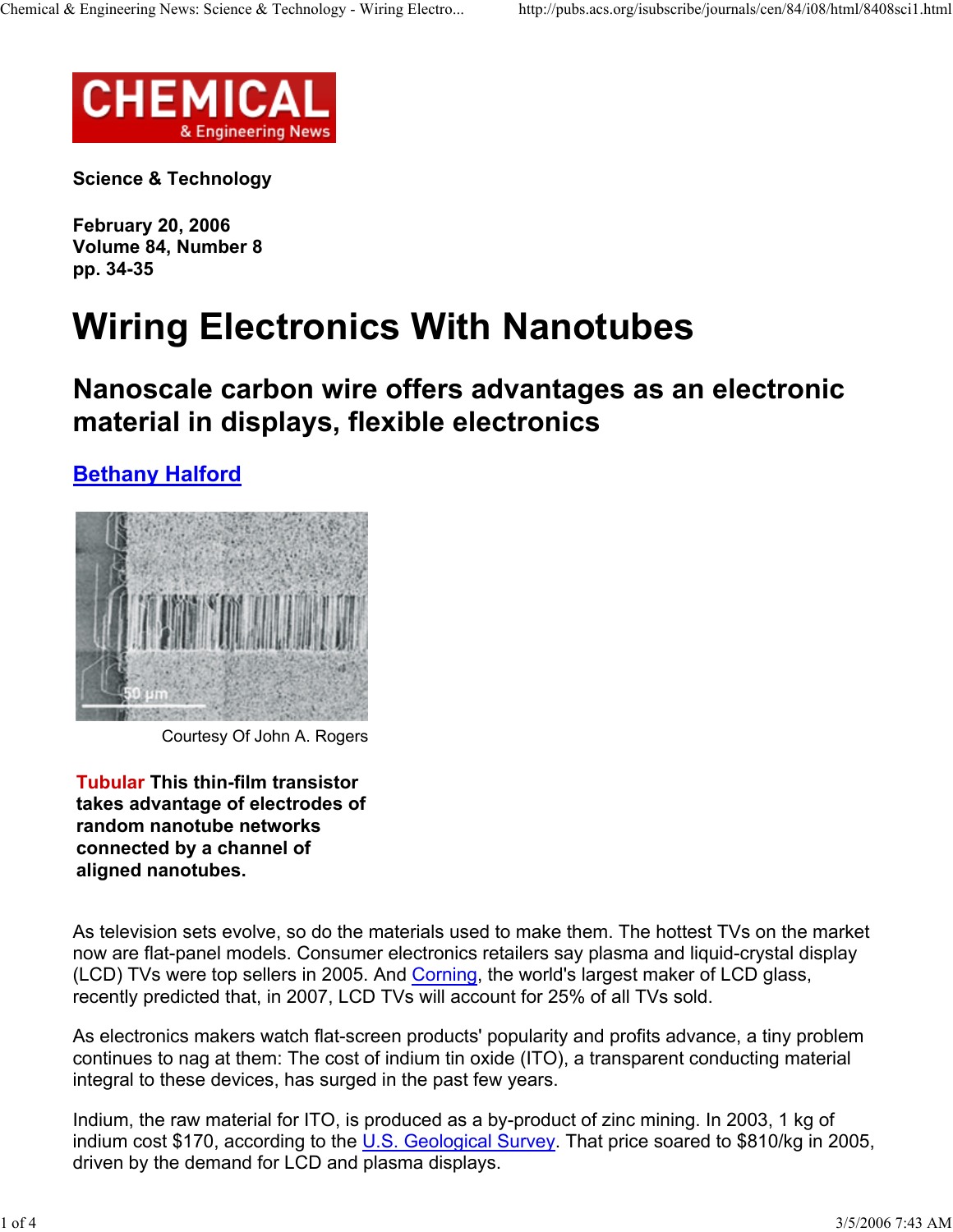The cost of ITO in an individual television doesn't amount to much: It's less than \$1.00 for a 32-inch LCD display that retails for \$1,300. But there have been threats of indium shortages, and ITO producers are worried about the reliability of the raw material supply.

Consequently, electronics makers have been eyeing other transparent conductive oxides and conducting polymers as potential ITO replacement materials. Another material, once considered too expensive and too impractical for consumer electronics, has started to look more and more promising: single-walled carbon nanotubes (SWNTs).

The nanotube's geometry and chemical bonding make it almost ideal in terms of charge-transport properties, according to George Gruner, a physics professor at the University of California, Los Angeles. The nanotube's mobility-the ease with which an electron moves through a material-is about 100 times greater than silicon's.

Integrating individual tubes into commercial electronic devices, however, has been trickier. Connecting components to an individual nanotube is too complex for mass-produced electronics. There's also the so-called chirality problem: SWNTs are always produced as a mixture of metallic and semiconducting structures, and semiconducting tubes usually outnumber metallic tubes by 2:1.

Several research groups, including Gruner's, have managed to circumvent these problems and transform carbon nanotubes into a viable ITO replacement material by making thin films from random networks of these nanoscale wires. Gruner likens the tangled networks to an interconnected freeway. Should an electron's route along one SWNT become blocked, it simply hops onto another nanotube and zips along.

"In thin films, you don't need to worry about spatial location or any individual tube," explains John A. Rogers, a chemistry and materials science professor at the University of Illinois, Urbana-Champaign, who is also developing nanotube-based electronics.

Materials makers can get around the chirality problem through statistical averaging. In low-density SWNT networks, Gruner explains, every conducting pathway interacts with a semiconducting tube, and these films function as semiconductors. At higher densities, there are more all-metallic pathways and the material essentially behaves like a metal. These higher density films can be used to make interconnects or gate electrodes.

Scientists working with nanotube networks point out that the material is also more versatile than both ITO and conducting polymers. "A random network of nanotubes will have very advantageous electronic and optical properties. It is going to be a transparent material, and it is going to be flexible," Gruner says.

Electronics manufacturers usually employ high temperatures to place ITO onto a substrate. That's a problem if you want to replace a glass substrate with plastic for lightweight, flexible electronics. Because SWNT networks don't require high-temperature processing, Gruner thinks SWNT networks will make the greatest impact in transparent flexible electronics.

"The main driving interest in nanotube networks would be for use on flexible plastic substrates," says Eric S. Snow, a scientist at the Naval Research Laboratory, Washington, D.C., who has developed nanotube-based sensors and is working on SWNT-based thin-film transistors. "The real economic driver behind that is the flat-panel display. Electronics makers would love to make laptop screens out of plastic because it would be lighter and more durable."

The processing methods developed in Gruner's lab involve dispersing commercially available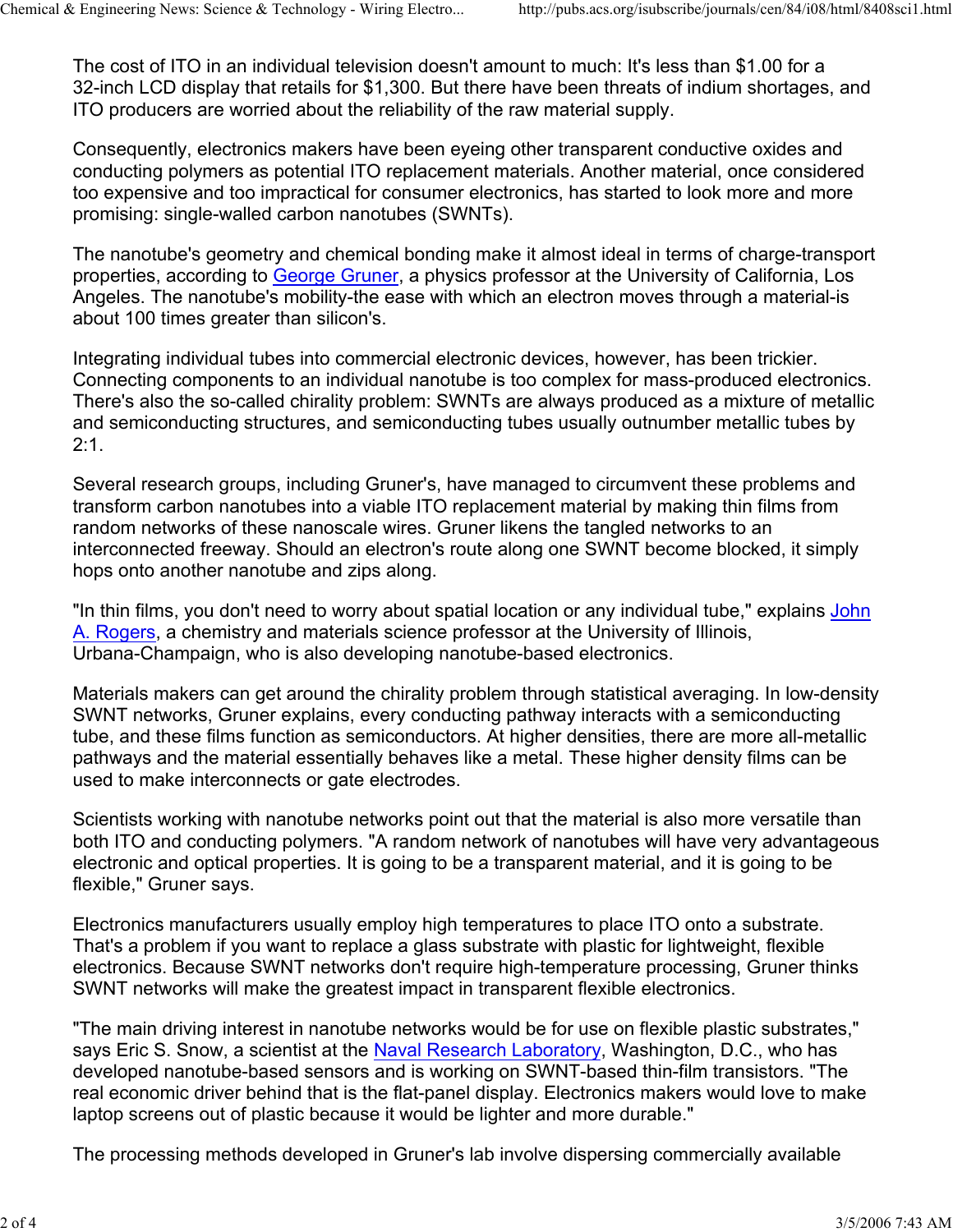SWNTs using solvents and surfactants and then printing or spraying the material onto a substrate. Controlling the film's density is critical in terms of how the material will be used, but Gruner says density is easy to control (*Nano Lett.* **2004,** *4*, 2513).

Gruner believes SWNT networks will find application opportunities in areas as diverse as solid-state lighting and electromagnetic shielding (*Nano Lett.* **2005,** *5*, 757). He and Northwestern University chemistry professor Tobin J. Marks have used the films to make anodes in organic light-emitting diodes. In collaboration with Michael D. McGehee of Stanford University and Niyazi Serdar Sariciftci of Johannes Kepler University, Linz, Austria, Gruner recently used the networks in a flexible solar cell that rivals solar cells made from ITO on glass.

Rogers' group also works on solution-deposited tubes but currently focuses on a different method for incorporating nanotube networks into electronic devices. Rogers says that solution-deposited tubes often have poorer electrical properties than tubes grown directly on a substrate. So his group grows its own SWNT networks via chemical vapor deposition and then transfers the material onto a plastic substrate through a dry-transfer technique.

Using this method, Rogers recently fabricated a highly bendable, transparent thin-film transistor in which all the conducting and semiconducting components were made from SWNT networks (*Adv. Mater.* **2006,** *18*, 304). The transistor exhibits unique characteristics, such as extreme flexibility, that Rogers says would be difficult, or even impossible, to achieve with conventional materials.

Even with the success of his transistors made from random nanotube networks, Rogers thinks that SWNTs have much more to offer as an electronic material. "We want to see what the best performance you can possibly get from a nanotube is," he says. "We have our sights set on outperforming single-crystal silicon."

To that end, Rogers has been incorporating aligned arrays of SWNTs into thin-film transistors (*Small* **2005,** *1*, 1110). By using single-crystal quartz cut in a specific way as a growth substrate, Rogers produced large-scale, densely packed arrays of pristine nanotubes. The mobility of this material, when used as a semiconductor in a thin-film transistor, was substantially greater than that of the SWNT networks. The group also has managed to make transistors that use both random networks and aligned arrays of SWNTs.

There are, of course, challenges to creating SWNT-based electronic devices. Even though researchers have minimized the problems due to nanotube chirality, they haven't eliminated them entirely. "You can't wash out the fact that one-third of the tubes are metallic," Rogers acknowledges. "When implemented as a semiconductor thin film, some fraction of the metal tubes will be shorting your device out."

Gruner says one of his biggest challenges has been getting a reliable supply of SWNTs. He says the nanotube samples are frequently full of impurities and that the quality varies greatly from batch to batch, even from the same supplier. "There is a definite need for high-end nanotube suppliers," Gruner says.

"If you view this as a material, then we are probably at a stage where silicon was 60 years ago," Gruner reasons. "It was dirty and difficult to control. Then people started to make it cleaner and cleaner, and they started to dope it." That, he adds, is exactly what's happening with SWNT networks. The material is getting cleaner, less expensive, and easier to process. These are signs, he says, that it's in a strong competitive position among electronic materials.

## **Chemical & Engineering News ISSN 0009-2347**